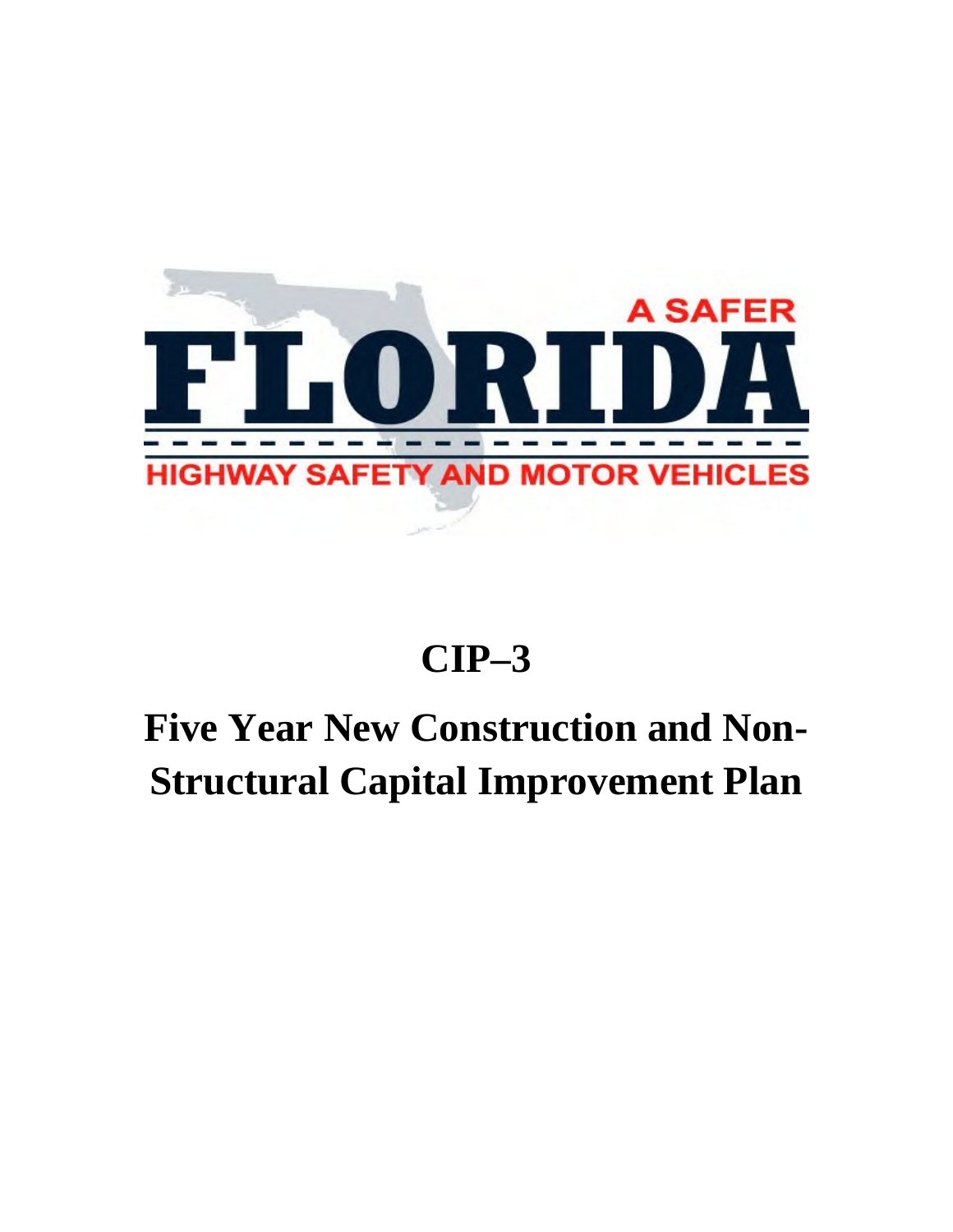### **CIP–3**

# **Capital Renewal Projects Florida Highway Patrol Program**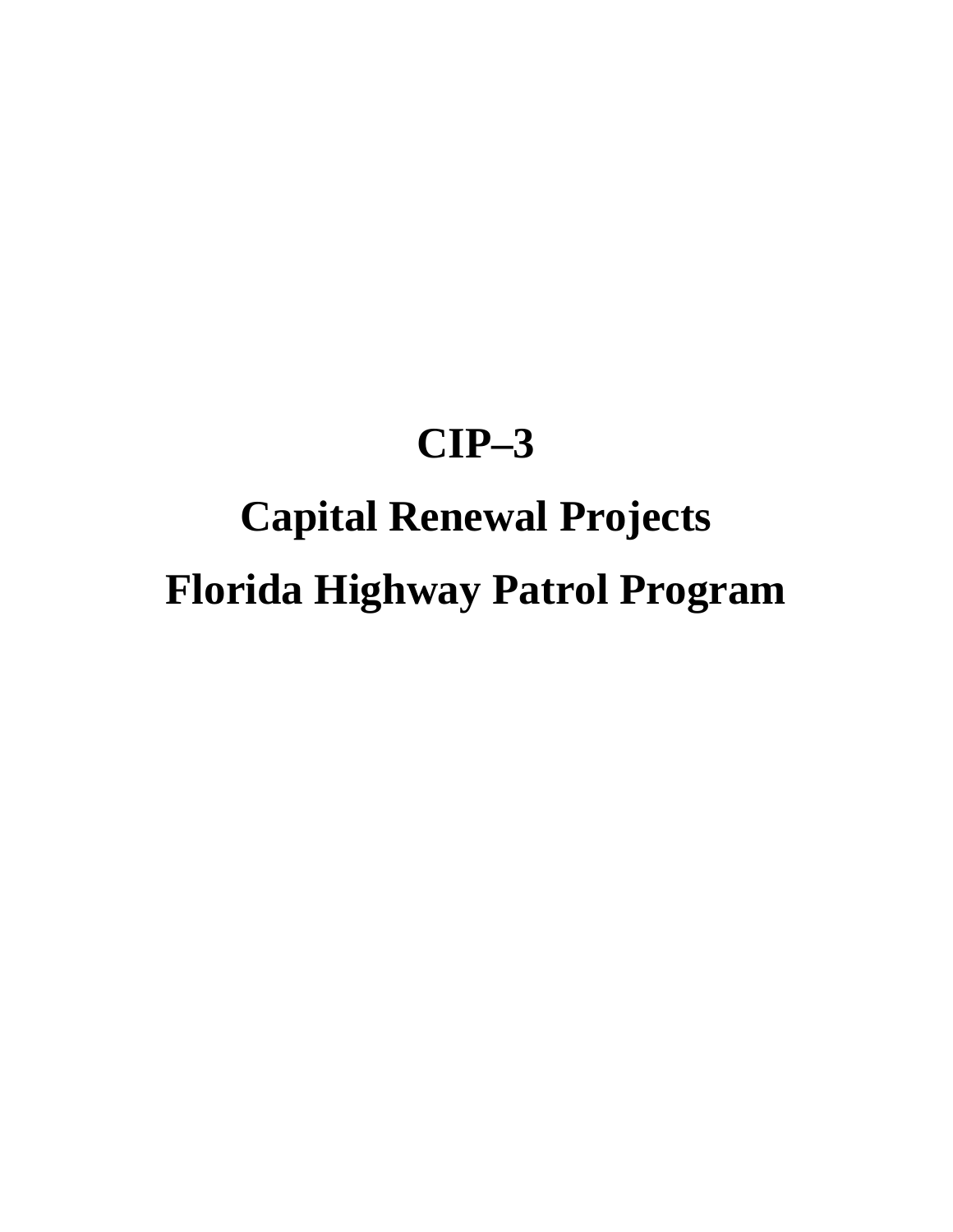| Agency:                                                                     | <b>Highway Safety &amp; Motor Vehicles</b> |                         |                      | <b>Agency Priority:</b>     |                     | 9                |                  |
|-----------------------------------------------------------------------------|--------------------------------------------|-------------------------|----------------------|-----------------------------|---------------------|------------------|------------------|
| <b>Budget Entity and</b>                                                    | <b>Highway Safety</b>                      |                         |                      | <b>Project Category:</b>    |                     |                  |                  |
| <b>Budget Entity Code:</b>                                                  | 76100100                                   |                         |                      |                             |                     | OF               |                  |
| <b>Appropriation</b>                                                        |                                            |                         |                      | <b>LRPP Narrative Page:</b> |                     |                  |                  |
| <b>Category Code:</b>                                                       | 083463                                     |                         |                      |                             |                     | Goal #1, Page 4  |                  |
|                                                                             |                                            |                         |                      |                             |                     |                  |                  |
| <b>PROJECT TITLE:</b>                                                       |                                            |                         |                      |                             |                     |                  |                  |
|                                                                             | FHP Facility Major Renovation - Venice     |                         |                      |                             |                     |                  |                  |
| <b>Statutory Authority:</b>                                                 | <b>Section 216.043</b>                     |                         |                      |                             |                     |                  |                  |
| To be Constructed by:                                                       |                                            | Contract?               |                      | <b>Force Acct.?</b>         |                     |                  |                  |
|                                                                             |                                            | (Y/N)                   | $\mathbf Y$          | (Y/N)                       | N                   |                  |                  |
|                                                                             |                                            |                         |                      |                             |                     |                  |                  |
| <b>Facility</b>                                                             | <b>Service</b>                             | <b>Planned</b>          | <b>User Stations</b> | <b>Existing</b>             | <b>New User</b>     | <b>Space</b>     | <b>Net Area</b>  |
| <b>Type</b>                                                                 | Load                                       | <b>Used Factor</b>      | <b>Required</b>      | <b>Stations</b>             | <b>Stations</b>     | Factor           | <b>Required</b>  |
|                                                                             |                                            |                         |                      |                             | Required            |                  |                  |
|                                                                             |                                            |                         |                      |                             |                     |                  |                  |
|                                                                             |                                            |                         |                      |                             |                     |                  |                  |
| <b>Office</b>                                                               |                                            |                         |                      |                             |                     |                  |                  |
| <b>Geographic Location:</b>                                                 | 4010 S. Tamiami Trail Venice, FL           |                         |                      |                             |                     |                  |                  |
| <b>County:</b>                                                              | Sarasota                                   |                         |                      |                             |                     |                  |                  |
| <b>Facility</b>                                                             | <b>Net Area</b>                            | <b>Efficiency</b>       | <b>Gross Area</b>    | <b>Unit Cost</b>            | <b>Construction</b> |                  | <b>Occupancy</b> |
| <b>Type</b>                                                                 | (square feet)                              | Factor                  | (square feet)        |                             | Cost                | <b>Date</b>      |                  |
|                                                                             | 4,936                                      |                         |                      | \$<br>80.00                 | \$<br>394,888       |                  |                  |
|                                                                             |                                            |                         |                      |                             |                     |                  |                  |
|                                                                             |                                            | FY 2013-14              | FY 2014-15           | FY 2015-16                  | FY 2016-17          |                  |                  |
| <b>Schedule of Project Components</b><br><b>1. Basic Construction Costs</b> |                                            | \$                      | \$                   | \$                          | \$                  | FY 2016-17<br>\$ |                  |
| a. Construction Cost                                                        |                                            | 394,888                 |                      |                             |                     |                  |                  |
| b. Permits, Inspections,                                                    |                                            |                         |                      |                             |                     |                  |                  |
| <b>Impact Fees</b>                                                          |                                            |                         |                      |                             |                     |                  |                  |
| c. Communication requirements                                               |                                            |                         |                      |                             |                     |                  |                  |
| (conduits, wiring, etc.)                                                    |                                            |                         |                      |                             |                     |                  |                  |
| d. Utilities outside building                                               |                                            |                         |                      |                             |                     |                  |                  |
| e. Site Development                                                         |                                            |                         |                      |                             |                     |                  |                  |
| (roads, paving, etc.)                                                       |                                            |                         |                      |                             |                     |                  |                  |
| f. Energy efficient                                                         |                                            |                         |                      |                             |                     |                  |                  |
| equipment                                                                   |                                            |                         |                      |                             |                     |                  |                  |
| g. Art allowance                                                            |                                            |                         |                      |                             |                     |                  |                  |
| (Section 255.043, Florida Statutes)                                         |                                            |                         |                      |                             |                     |                  |                  |
| h. Other                                                                    |                                            | 39,488                  |                      |                             |                     |                  |                  |
| Subtotal:                                                                   |                                            | $\mathbb{S}$<br>434,376 | $\sqrt[6]{3}$        | \$                          | $\mathbb{S}$        | \$               |                  |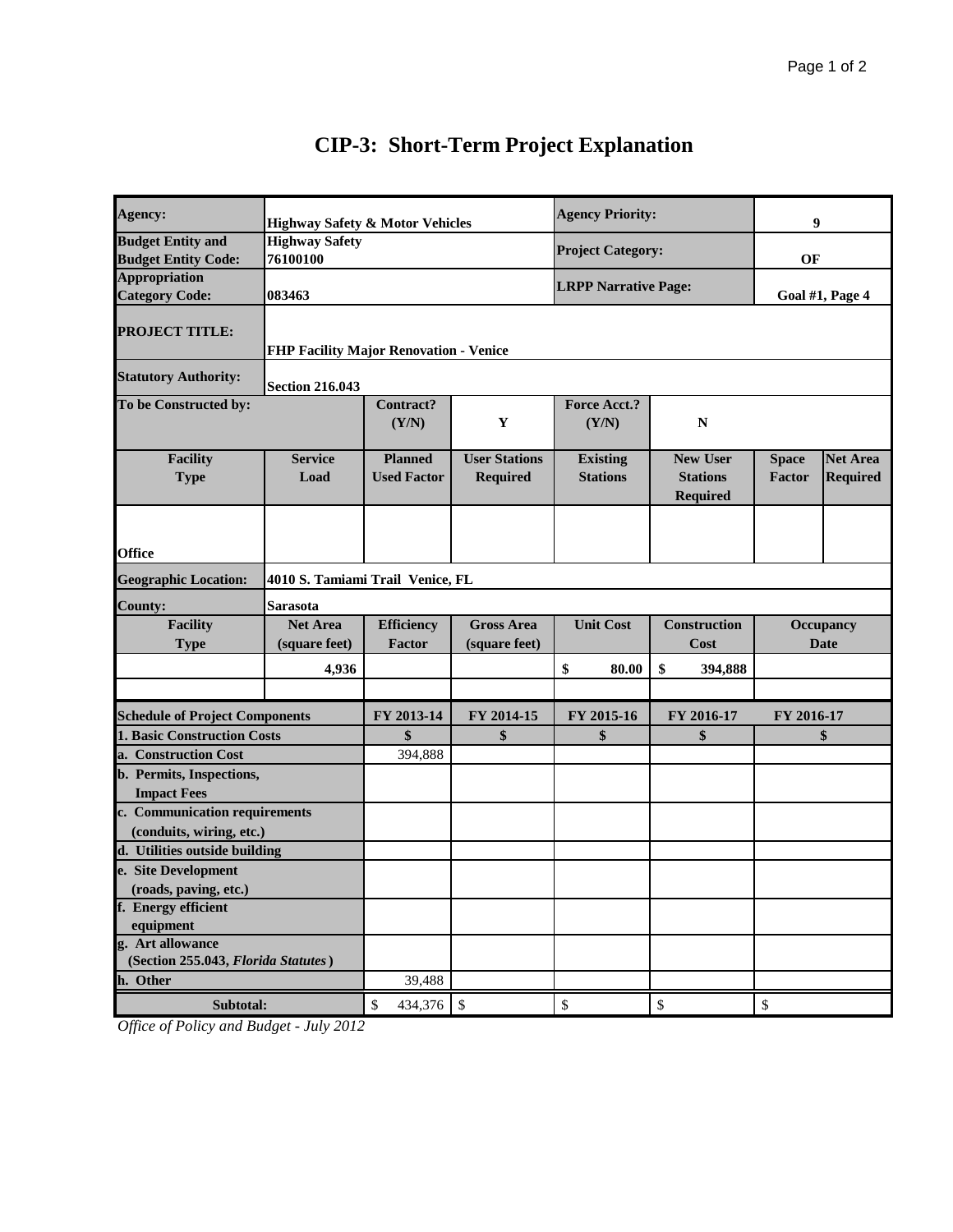| 2. Other Project Costs                                 |                  | \$              | \$            | \$                                       | \$                       | \$         |
|--------------------------------------------------------|------------------|-----------------|---------------|------------------------------------------|--------------------------|------------|
| a. Land/Existing Facility Acquisition                  |                  |                 |               |                                          |                          |            |
| <b>b. Professional Services</b>                        |                  |                 |               |                                          |                          |            |
| 1) Planning/Programming                                |                  | 5,487           |               |                                          |                          |            |
| 2) Architechtural/Engineering Fees                     |                  | 39,488          |               |                                          |                          |            |
| 3) On-site representatives                             |                  |                 |               |                                          |                          |            |
| 4) Testing/Surveys                                     |                  |                 |               |                                          |                          |            |
| 5) Other Professional Services                         |                  |                 |               |                                          |                          |            |
| c. Miscellaneous Costs                                 |                  |                 |               |                                          |                          |            |
| d. Moveable Equipment/Furniture                        |                  | 45,000          |               |                                          |                          |            |
| Subtotal:                                              |                  | 89,975          |               |                                          |                          |            |
| 3. All Costs $(1 + 2)$                                 |                  | 524,351         |               |                                          |                          |            |
| 4. DMS Fee                                             |                  | 14,249          |               |                                          |                          |            |
| <b>Total: All Costs by Fund</b>                        |                  |                 |               |                                          |                          |            |
| <b>Fund Code:</b><br><b>Fund Code:</b>                 | 2009             |                 |               |                                          |                          |            |
|                                                        |                  |                 |               |                                          |                          |            |
| <b>TOTAL</b> $(3+4)$<br><b>Appropriations to-date:</b> |                  | $\$$<br>538,600 | $\mathcal{S}$ | \$<br><b>Projected Costs Beyond CIP:</b> | \$                       | \$         |
| <b>General Revenue</b>                                 |                  |                 |               |                                          | <b>General Revenue</b>   |            |
| <b>Trust Funds</b>                                     |                  |                 |               |                                          | <b>Trust Funds</b>       |            |
| <b>TOTAL</b>                                           |                  |                 | \$0           |                                          | <b>TOTAL</b>             | \$0        |
| <b>Changes in Agency Service Costs</b>                 |                  | FY 2013-14      | FY 2014-15    | FY 2015-16                               | FY 2016-17               | FY 2016-17 |
| Category                                               | <b>Fund Code</b> | \$              | \$            | \$                                       | \$                       | \$         |
| <b>Salaries &amp; Benefits</b>                         |                  |                 |               |                                          |                          |            |
|                                                        |                  |                 |               |                                          |                          |            |
| Subtotal                                               |                  |                 |               |                                          |                          |            |
| <b>OPS</b>                                             |                  |                 |               |                                          |                          |            |
|                                                        |                  |                 |               |                                          |                          |            |
| <b>Subtotal</b>                                        |                  |                 |               |                                          |                          |            |
|                                                        |                  |                 |               |                                          |                          |            |
| <b>Expenses</b>                                        |                  |                 |               |                                          |                          |            |
| Subtotal                                               |                  |                 |               |                                          |                          |            |
|                                                        |                  |                 |               |                                          |                          |            |
| <b>Other (Specify)</b>                                 |                  |                 |               |                                          |                          |            |
| Subtotal                                               |                  |                 |               |                                          |                          |            |
| <b>Fund Totals</b>                                     |                  |                 |               | $\overline{\phantom{a}}$                 | $\overline{\phantom{a}}$ |            |
|                                                        |                  |                 |               |                                          |                          |            |
| <b>TOTAL</b>                                           |                  | \$              | $\$$          | \$                                       | $\$$                     | \$         |
| $c_{\mathbf{D}}$ $\mathbf{P}$                          | 2012             |                 |               |                                          |                          |            |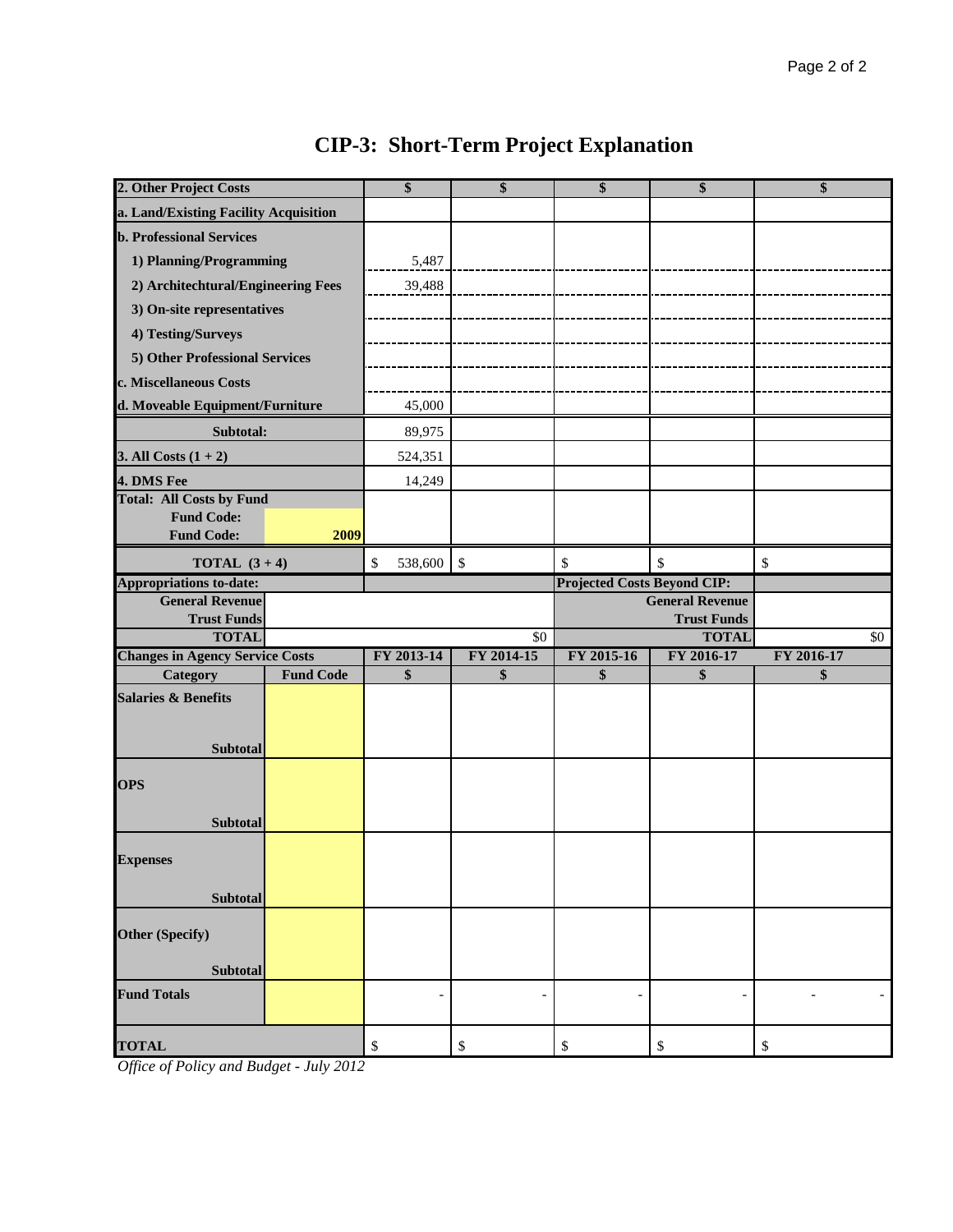| Agency:                                                | <b>Highway Safety &amp; Motor Vehicles</b>                                                         |                                                                                                                  |                                         | <b>Agency Priority:</b>            |                                                       | 9                             |                                    |
|--------------------------------------------------------|----------------------------------------------------------------------------------------------------|------------------------------------------------------------------------------------------------------------------|-----------------------------------------|------------------------------------|-------------------------------------------------------|-------------------------------|------------------------------------|
| <b>Budget Entity and</b><br><b>Budget Entity Code:</b> | <b>Highway Safety</b><br>76100100                                                                  |                                                                                                                  |                                         | <b>Project Category:</b>           |                                                       | OF                            |                                    |
| <b>Appropriation</b><br><b>Category Code:</b>          | 083643                                                                                             |                                                                                                                  |                                         | <b>LRPP Narrative Page:</b>        |                                                       | Goal #1, Page 4               |                                    |
| <b>PROJECT TITLE:</b>                                  | <b>Tallahassee FHP Station</b><br><b>Major Renovation to include ADA Restrooms</b><br>FY 2014/2015 |                                                                                                                  |                                         |                                    |                                                       |                               |                                    |
| <b>Statutory Authority:</b>                            | <b>Section 216.043</b>                                                                             |                                                                                                                  |                                         |                                    |                                                       |                               |                                    |
| To be Constructed by:                                  |                                                                                                    | Contract?<br>(Y/N)                                                                                               | Y                                       | <b>Force Acct.?</b><br>(Y/N)       | $\mathbf N$                                           |                               |                                    |
| <b>Facility</b><br><b>Type</b>                         | <b>Service</b><br>Load                                                                             | <b>Planned</b><br><b>Used Factor</b>                                                                             | <b>User Stations</b><br><b>Required</b> | <b>Existing</b><br><b>Stations</b> | <b>New User</b><br><b>Stations</b><br><b>Required</b> | <b>Space</b><br><b>Factor</b> | <b>Net Area</b><br><b>Required</b> |
| <b>Office</b>                                          |                                                                                                    |                                                                                                                  |                                         |                                    |                                                       |                               |                                    |
| <b>Geog. Location:</b>                                 | 2100 Mahan Drive Tallahassee FL                                                                    |                                                                                                                  |                                         |                                    |                                                       |                               |                                    |
| <b>County:</b>                                         | Leon                                                                                               |                                                                                                                  |                                         |                                    |                                                       |                               |                                    |
| <b>Facility</b><br><b>Type</b>                         | <b>Net Area</b><br>(sq. ft.)                                                                       | <b>Gross Area</b><br><b>Unit Cost</b><br><b>Construction</b><br><b>Efficiency</b><br>Factor<br>Cost<br>(sq. ft.) |                                         |                                    | Occupancy<br><b>Date</b>                              |                               |                                    |
| <b>Office</b>                                          | 3,188                                                                                              |                                                                                                                  | $\blacksquare$                          | \$<br>80.00                        | \$<br>255,040                                         |                               |                                    |
| <b>Schedule of Project Components</b>                  |                                                                                                    | FY 2013-14                                                                                                       | FY 2014-15                              | FY 2015-16                         | FY 2016-17                                            | FY 2017-18                    |                                    |
| 1. Basic Construction Costs                            |                                                                                                    | \$                                                                                                               | \$                                      | \$                                 | \$                                                    | \$                            |                                    |
| a. Construction Cost                                   |                                                                                                    |                                                                                                                  | 255,040                                 |                                    |                                                       |                               |                                    |
| b. Permits, Inspections,                               |                                                                                                    |                                                                                                                  |                                         |                                    |                                                       |                               |                                    |
| <b>Impact Fees</b>                                     |                                                                                                    |                                                                                                                  |                                         |                                    |                                                       |                               |                                    |
| c. Communication requirements                          |                                                                                                    |                                                                                                                  |                                         |                                    |                                                       |                               |                                    |
| (conduits, wiring, etc.)                               |                                                                                                    |                                                                                                                  |                                         |                                    |                                                       |                               |                                    |
| d. Utilities outside building                          |                                                                                                    |                                                                                                                  |                                         |                                    |                                                       |                               |                                    |
| e. Site Development                                    |                                                                                                    |                                                                                                                  |                                         |                                    |                                                       |                               |                                    |
| (roads, paving, etc.)<br>f. Energy efficient           |                                                                                                    |                                                                                                                  |                                         |                                    |                                                       |                               |                                    |
| equipment                                              |                                                                                                    |                                                                                                                  |                                         |                                    |                                                       |                               |                                    |
| g. Art allowance                                       |                                                                                                    |                                                                                                                  |                                         |                                    | $\overline{a}$                                        |                               |                                    |
| (F.S., Section 255.043)                                |                                                                                                    |                                                                                                                  |                                         |                                    |                                                       |                               |                                    |
| h. Other - Contingency                                 |                                                                                                    |                                                                                                                  | 24,460                                  |                                    |                                                       |                               |                                    |
| Subtotal:                                              |                                                                                                    |                                                                                                                  | 279,500                                 |                                    |                                                       |                               |                                    |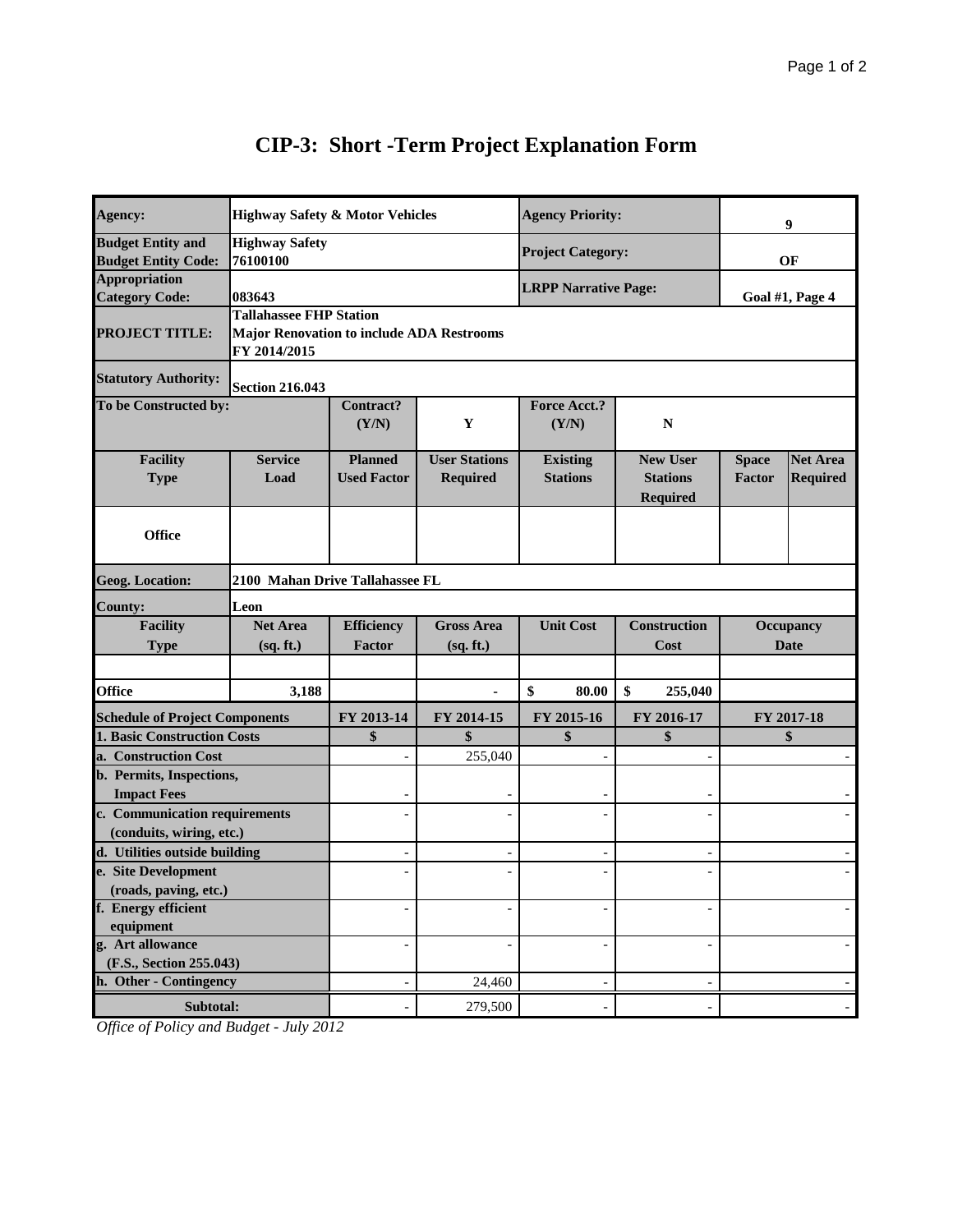| 2. Other Project Costs                            | \$                       | \$              | \$                                 | \$                       | \$                        |
|---------------------------------------------------|--------------------------|-----------------|------------------------------------|--------------------------|---------------------------|
| a. Land/Existing Facility Acqstn                  |                          |                 |                                    |                          |                           |
| <b>b. Professional Services</b>                   |                          |                 |                                    |                          |                           |
| 1) Planning/Programming                           |                          | 3,826           |                                    |                          |                           |
| 2) A/E Fees                                       |                          | 25,504          |                                    |                          |                           |
| 3) On-site representatives                        |                          |                 |                                    |                          |                           |
| 4) Testing / Surveys                              |                          |                 |                                    |                          |                           |
| 5) Other professional services                    |                          |                 |                                    |                          |                           |
| c. Miscellaneous costs                            |                          |                 |                                    |                          |                           |
| d. Moveable equipment/furniture                   |                          |                 |                                    |                          |                           |
| Subtotal:                                         | $\overline{\phantom{a}}$ | 29,330          | $\overline{\phantom{a}}$           | $\overline{\phantom{a}}$ |                           |
| 3. All Costs $(1 + 2)$                            |                          | 308,830         |                                    |                          |                           |
| 4. DMS Fee                                        |                          | 9,970           |                                    |                          |                           |
| <b>Total: All Costs by Fund</b>                   |                          |                 |                                    |                          |                           |
| <b>Fund Code:</b>                                 |                          |                 |                                    |                          |                           |
| <b>Fund Code:</b><br>2009                         |                          |                 |                                    |                          |                           |
| <b>TOTAL</b> $(3+4)$                              | \$                       | \$<br>318,800   | \$                                 | \$                       | $\boldsymbol{\mathsf{S}}$ |
| <b>Appropriations to-date:</b>                    |                          |                 | <b>Projected Costs Beyond CIP:</b> |                          |                           |
| GR<br>TF                                          |                          |                 | GR<br>TF                           |                          |                           |
| <b>TOTAL</b>                                      |                          | $\overline{50}$ | <b>TOTAL</b>                       |                          | \$0                       |
| <b>Changes in Agency Service Costs</b>            | FY 2013-14               | FY 2014-15      | FY 2015-16                         | FY 2016-17               | FY 2017-18                |
| <b>Fund Code</b><br><b>Category</b>               | \$                       | \$              | \$                                 | \$                       | \$                        |
| <b>Salaries &amp; Benefits</b><br><b>Subtotal</b> |                          |                 |                                    |                          |                           |
| <b>OPS</b><br><b>Subtotal</b>                     |                          |                 |                                    |                          |                           |
| <b>Expenses</b><br>Subtotal                       |                          |                 |                                    |                          |                           |
| Other (Specify)<br>Subtotal                       |                          |                 |                                    |                          |                           |
| <b>Fund Totals</b>                                |                          |                 |                                    |                          |                           |
| <b>TOTAL</b>                                      | \$                       | \$              | $\$$                               | \$                       | \$                        |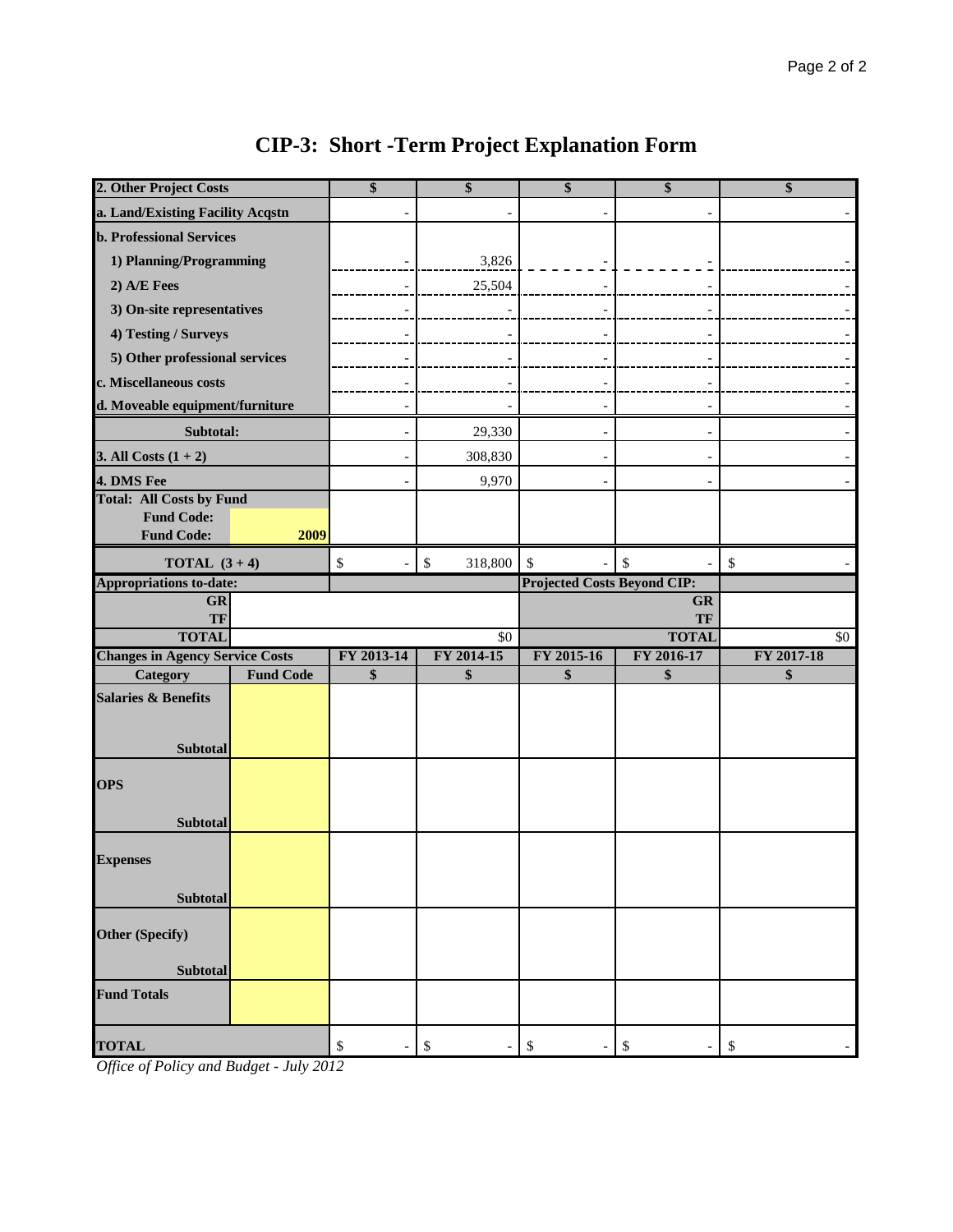| Agency:                                                   | <b>Highway Safety &amp; Motor Vehicles</b>                                           |                                                                      |                                         | <b>Agency Priority:</b>            |                                                       | 9                             |                                    |
|-----------------------------------------------------------|--------------------------------------------------------------------------------------|----------------------------------------------------------------------|-----------------------------------------|------------------------------------|-------------------------------------------------------|-------------------------------|------------------------------------|
| <b>Budget Entity and</b><br><b>Budget Entity Code:</b>    | <b>Highway Safety</b><br>76100100                                                    |                                                                      |                                         | <b>Project Category:</b>           |                                                       | OF                            |                                    |
| <b>Appropriation</b><br><b>Category Code:</b>             | 083643                                                                               |                                                                      |                                         | <b>LRPP Narrative Page:</b>        |                                                       | Goal #1, Page 4               |                                    |
| <b>PROJECT TITLE:</b>                                     | <b>St. Augustine FHP Station</b><br><b>Major Renovation to include ADA Restrooms</b> |                                                                      |                                         |                                    |                                                       |                               |                                    |
| <b>Statutory Authority:</b>                               | <b>Section 216.043</b>                                                               |                                                                      |                                         |                                    |                                                       |                               |                                    |
| To be Constructed by:                                     |                                                                                      | <b>Contract?</b><br>(Y/N)                                            | Y                                       | <b>Force Acct.?</b><br>(Y/N)       | $\mathbf N$                                           |                               |                                    |
| <b>Facility</b><br><b>Type</b>                            | <b>Service</b><br>Load                                                               | <b>Planned</b><br><b>Used Factor</b>                                 | <b>User Stations</b><br><b>Required</b> | <b>Existing</b><br><b>Stations</b> | <b>New User</b><br><b>Stations</b><br><b>Required</b> | <b>Space</b><br><b>Factor</b> | <b>Net Area</b><br><b>Required</b> |
| <b>Office</b>                                             |                                                                                      |                                                                      |                                         |                                    |                                                       |                               |                                    |
| <b>Geog. Location:</b>                                    | 875 SR 16 St. Augustine FL                                                           |                                                                      |                                         |                                    |                                                       |                               |                                    |
| <b>County:</b>                                            | <b>St. Johns</b>                                                                     |                                                                      |                                         |                                    |                                                       |                               |                                    |
| <b>Facility</b><br><b>Type</b>                            | <b>Net Area</b><br>(sq. ft.)                                                         | <b>Efficiency</b><br><b>Gross Area</b><br>(sq. ft.)<br><b>Factor</b> |                                         | <b>Unit Cost</b>                   | <b>Construction</b><br>Cost                           | Occupancy<br><b>Date</b>      |                                    |
| <b>Office</b>                                             | 2,500                                                                                |                                                                      | ä,                                      | \$<br>80.00                        | \$<br>200,000                                         |                               |                                    |
| <b>Schedule of Project Components</b>                     |                                                                                      | FY 2013-14                                                           | FY 2014-15                              | FY 2015-16                         | FY 2016-17                                            | FY 2017-18                    |                                    |
| <b>1. Basic Construction Costs</b>                        |                                                                                      | \$                                                                   | \$                                      | \$                                 | \$                                                    |                               | \$                                 |
| a. Construction Cost                                      |                                                                                      |                                                                      |                                         | 200,000                            |                                                       |                               | $\overline{\phantom{a}}$           |
| b. Permits, Inspections,<br><b>Impact Fees</b>            |                                                                                      |                                                                      |                                         |                                    |                                                       |                               |                                    |
| c. Communication requirements                             |                                                                                      |                                                                      |                                         |                                    |                                                       |                               |                                    |
| (conduits, wiring, etc.)<br>d. Utilities outside building |                                                                                      |                                                                      |                                         |                                    |                                                       |                               |                                    |
| e. Site Development                                       |                                                                                      |                                                                      |                                         |                                    |                                                       |                               |                                    |
| (roads, paving, etc.)                                     |                                                                                      |                                                                      |                                         |                                    |                                                       |                               |                                    |
| f. Energy efficient                                       |                                                                                      |                                                                      |                                         |                                    |                                                       |                               |                                    |
| equipment                                                 |                                                                                      |                                                                      |                                         |                                    |                                                       |                               |                                    |
| g. Art allowance                                          |                                                                                      |                                                                      |                                         |                                    |                                                       |                               |                                    |
| (F.S., Section 255.043)<br>h. Other - Contingency         |                                                                                      |                                                                      |                                         | 18,750                             |                                                       |                               |                                    |
|                                                           |                                                                                      |                                                                      |                                         |                                    |                                                       |                               |                                    |
| Subtotal:                                                 |                                                                                      |                                                                      |                                         | 218,750                            |                                                       |                               |                                    |